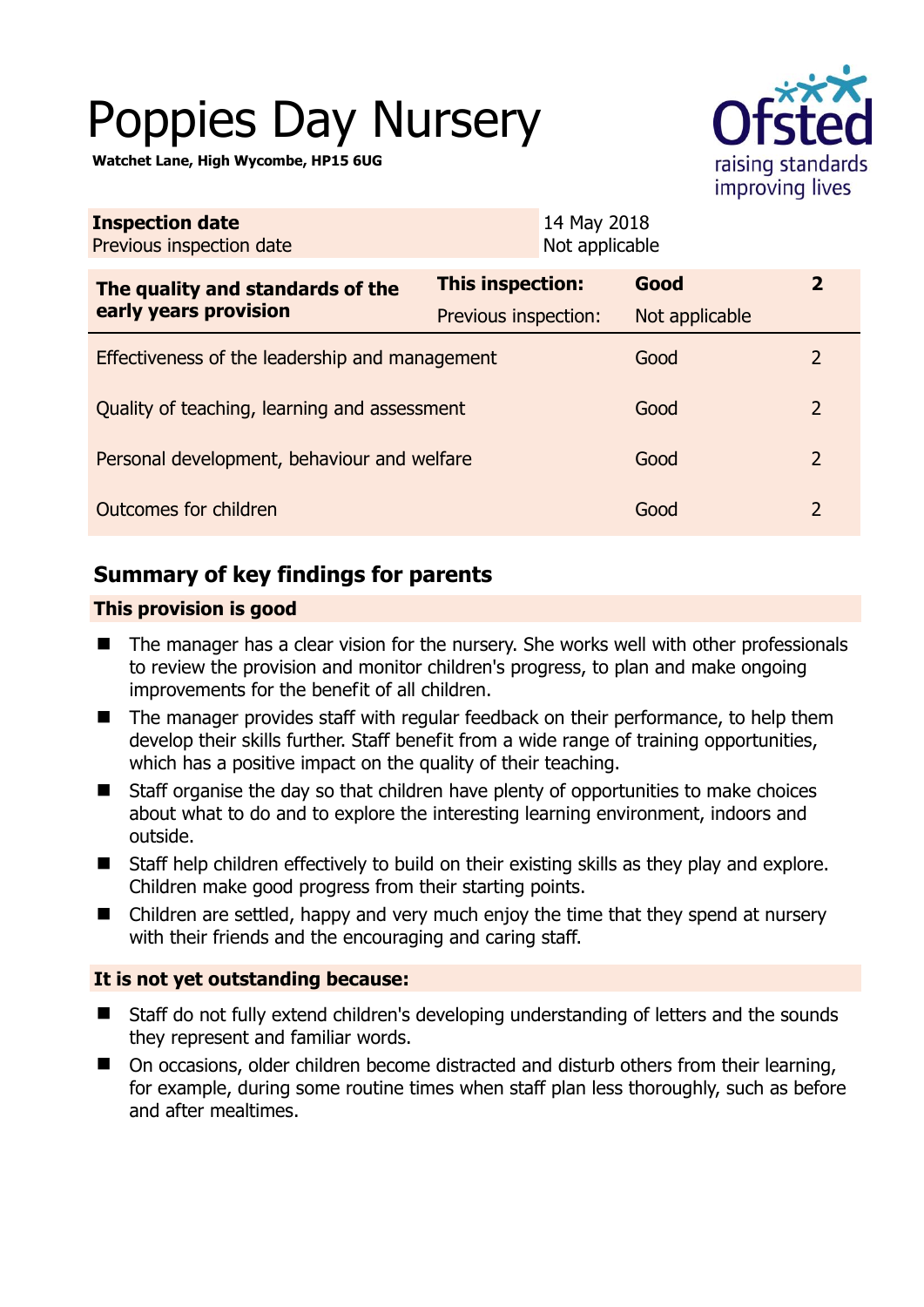# **What the setting needs to do to improve further**

#### **To further improve the quality of the early years provision the provider should:**

- improve opportunities for children to link letters and the sounds they represent, to build further on their developing literacy skills
- $\blacksquare$  plan more thoroughly for some transition times of the day to ensure that older children continue to engage in purposeful play and learning.

## **Inspection activities**

- The inspector observed children and staff interacting indoors and outdoors.
- The inspector carried out a joint observation with the manager.
- The inspector spoke to staff about their understanding of child protection, safeguarding and first aid.
- The inspector spoke to parents and children, and took account of their views.
- The inspector looked at documentation, including policies and children's records.

#### **Inspector**

Sarah Holley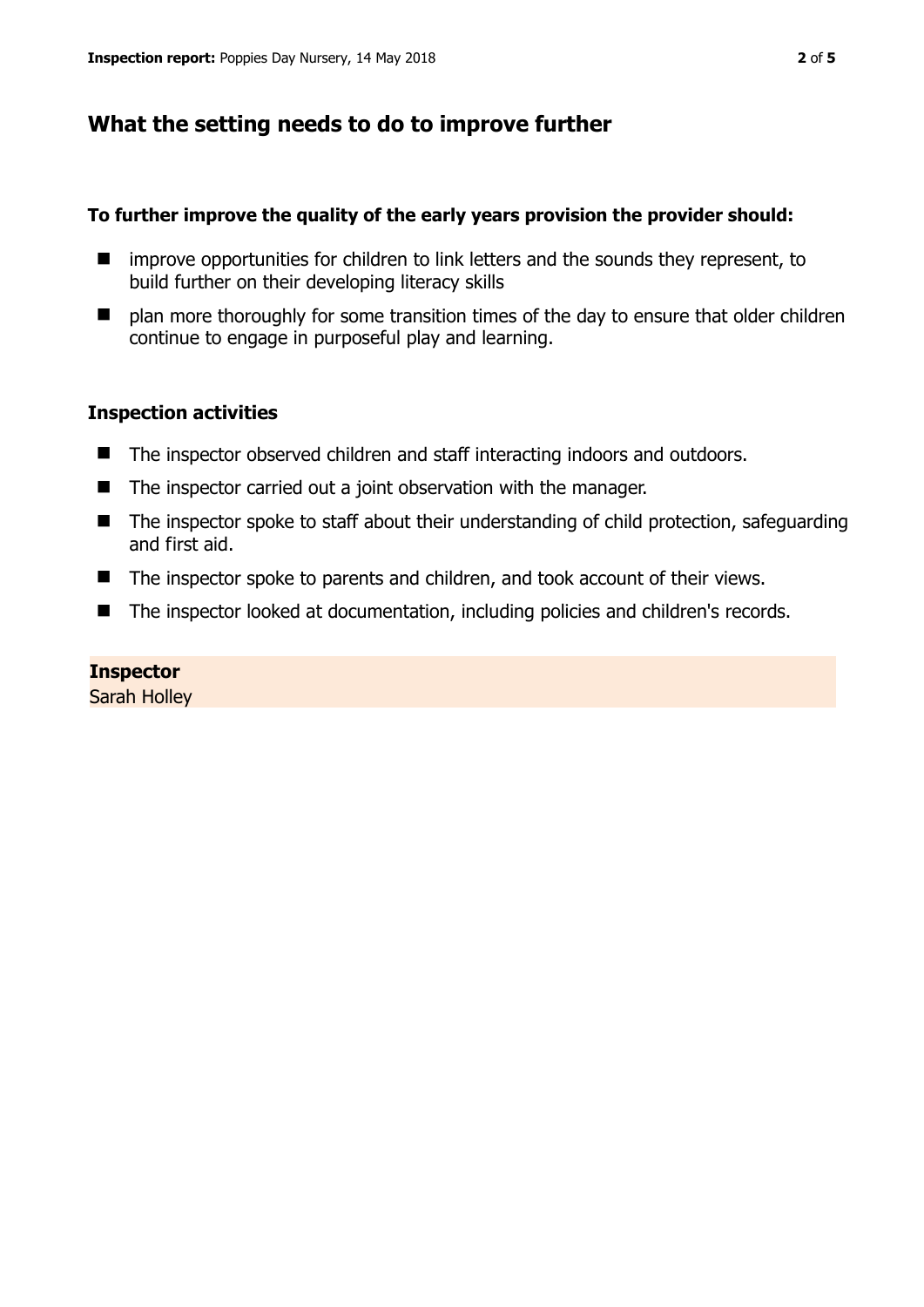# **Inspection findings**

## **Effectiveness of the leadership and management is good**

Safeguarding is effective. The provider follows robust procedures to ensure the suitability of those staff employed to work with children. The manager ensures that all staff have a thorough understanding of what steps to take if they are concerned about a child's welfare. Staff make regular checks on the premises to ensure that they remain safe and secure, and supervise children closely at all times. The manager leads her team well in a programme of ongoing improvements to the provision, such as to the outdoor learning environment. Her accurate monitoring of children's progress enables her to identify any gaps in their learning so that staff can offer effective support to enable children to catch up. Parents speak highly of the staff. They find them helpful and approachable. Parents appreciate the regular updates on their children's progress and the useful advice staff offer to support learning further at home.

## **Quality of teaching, learning and assessment is good**

Staff make accurate assessments of each child's learning and plan precisely to meet their individual needs. They focus on developing key skills babies need. For example, they help babies develop their large muscles needed for crawling and walking. Staff plan activities to help older children to develop their hand-to-eye coordination. For example, children enjoy cutting and moulding dough. Staff introduce numbers and shapes to all children to help with their understanding of mathematical concepts. Older children enjoy learning about the natural world. For example, when they show a fascination with some snails in the garden, staff make good use of this opportunity to extend children's understanding about how to care for living things.

#### **Personal development, behaviour and welfare are good**

Staff keep children safe. For example, they have thorough procedures in place to respond to accidents or medical needs. They promote the benefits of a healthy lifestyle effectively, such as by providing healthy meals, plenty of fresh air and quiet areas for children to sleep. Children build warm bonds with staff. They confidently approach them for help and smile and laugh when staff join in their games and fun. Children behave well, appropriate to their age. They show that they can share, take turns and consider the needs of each other.

#### **Outcomes for children are good**

Children gain good skills in preparation for their future learning and the move to school. They develop good social skills, such as to play cooperatively. They learn to respect children's different backgrounds. For example, older children enjoy counting in both English and French, which reflects the different languages that they speak at home. Children learn to play imaginatively and to be curious and inquisitive learners.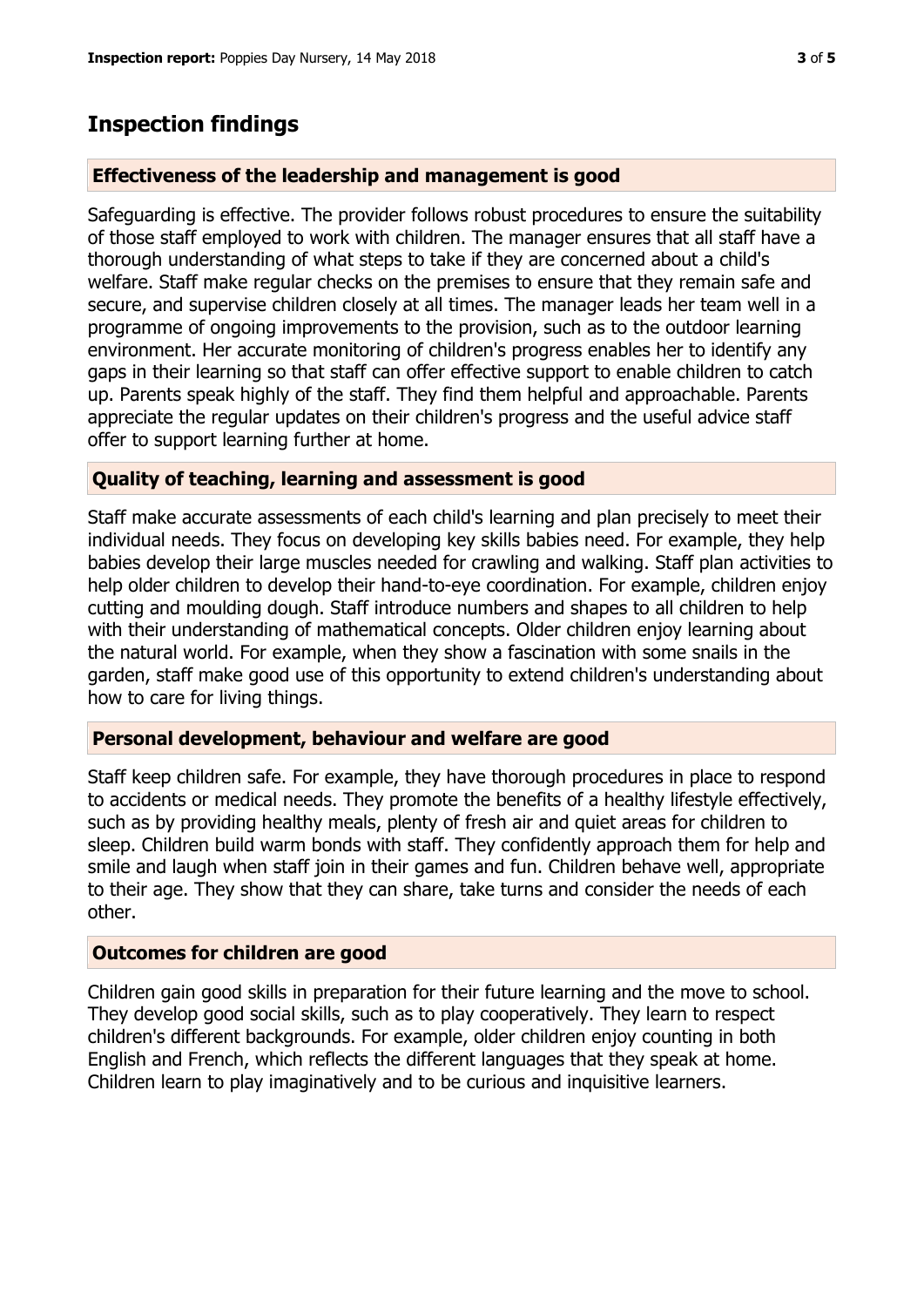# **Setting details**

| Unique reference number                             | EY493786                                                                             |  |
|-----------------------------------------------------|--------------------------------------------------------------------------------------|--|
| <b>Local authority</b>                              | <b>Buckinghamshire</b>                                                               |  |
| <b>Inspection number</b>                            | 1039731                                                                              |  |
| <b>Type of provision</b>                            | Full-time provision                                                                  |  |
| Day care type                                       | Childcare - Non-Domestic                                                             |  |
| <b>Registers</b>                                    | Early Years Register, Compulsory Childcare<br>Register, Voluntary Childcare Register |  |
| Age range of children                               | $0 - 4$                                                                              |  |
| <b>Total number of places</b>                       | 60                                                                                   |  |
| <b>Number of children on roll</b>                   | 57                                                                                   |  |
| Name of registered person                           | Poppies Day Nurseries Limited                                                        |  |
| <b>Registered person unique</b><br>reference number | RP901708                                                                             |  |
| Date of previous inspection                         | Not applicable                                                                       |  |
| <b>Telephone number</b>                             | 01494 716789                                                                         |  |

Poppies Day Nursery registered under new ownership in September 2015 and is one part of a chain of five nurseries owned by the same company in Berkshire and Buckinghamshire. The nursery is situated in Holmer Green, in High Wycombe, Buckinghamshire. The nursery is open each weekday from 7.30am to 6pm, for 51 weeks per year. The provider employs 12 staff, nine of whom hold relevant childcare qualifications. The provider is in receipt of funding to provide free early education to children aged two, three and four years.

This inspection was carried out by Ofsted under sections 49 and 50 of the Childcare Act 2006 on the quality and standards of provision that is registered on the Early Years Register. The registered person must ensure that this provision complies with the statutory framework for children's learning, development and care, known as the early years foundation stage.

Any complaints about the inspection or the report should be made following the procedures set out in the guidance 'Complaints procedure: raising concerns and making complaints about Ofsted', which is available from Ofsted's website: www.gov.uk/government/organisations/ofsted. If you would like Ofsted to send you a copy of the guidance, please telephone 0300 123 4234, or email enquiries@ofsted.gov.uk.